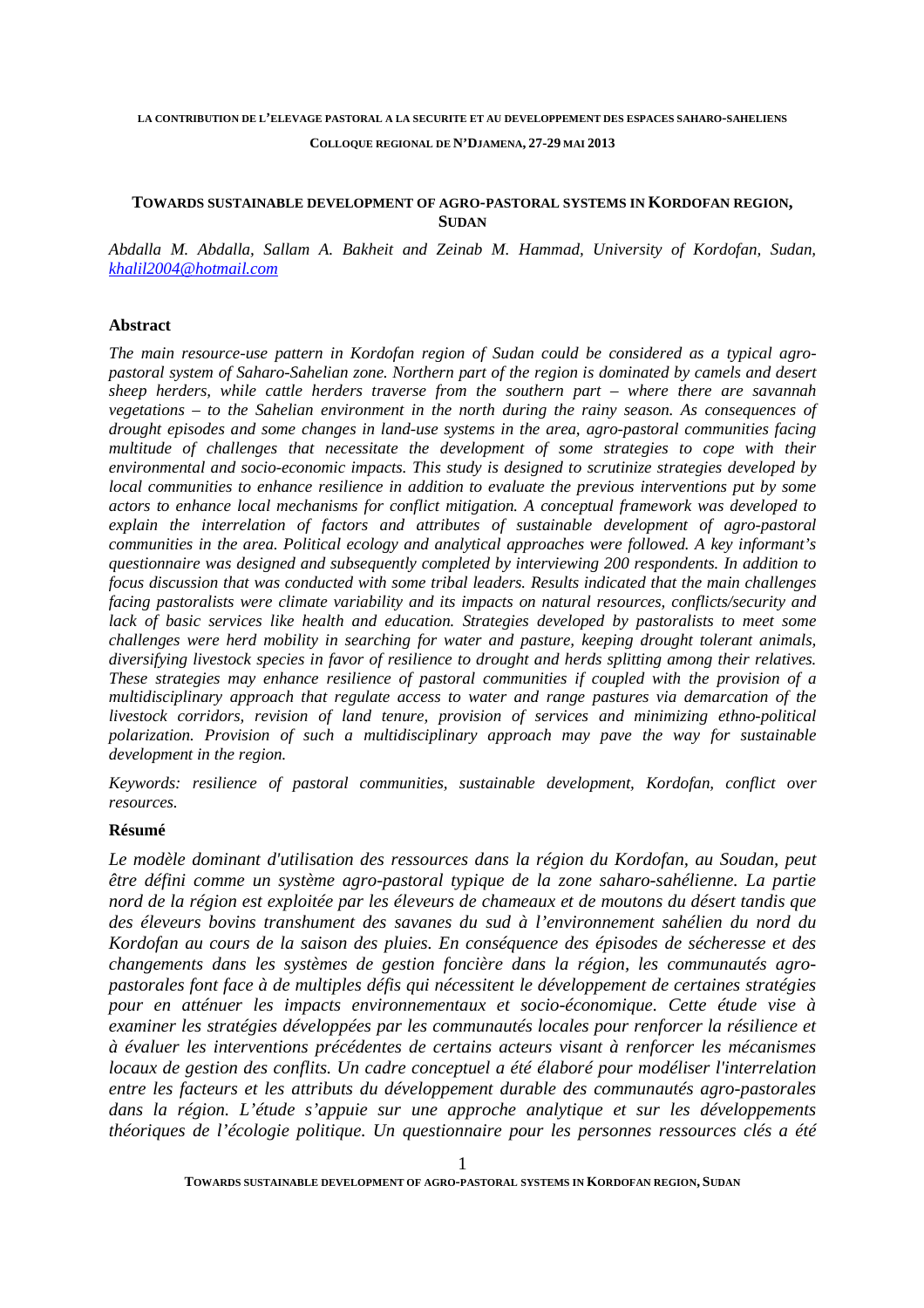### **COLLOQUE REGIONAL DE N'DJAMENA, 27-29 MAI 2013**

*conçu et soumis à 200 personnes. De plus, des entretiens individuels, orientés et libres, ont été menés avec 15 chefs traditionnels. Les résultats indiquent que les principaux défis auxquels sont confrontés les éleveurs sont la variabilité du climat et ses impacts sur les ressources naturelles, les conflits / la sécurité et le manque d'accès aux services de base comme la santé et l'éducation. Les stratégies développées par les éleveurs pour répondre à certains défis sont la mobilité des troupeaux pour la recherche d'eau et de pâturages, la possession d'animaux tolérants à la sécheresse, la diversification des espèces d'élevage en faveur de la résistance à la sécheresse, et le confiage d'une partie du cheptel à des parents. Ces stratégies peuvent renforcer la résilience des communautés pastorales si elles sont couplées à une approche transversale pour la gestion de l'accès à l'eau et aux pâturages par la délimitation des couloirs de passage, la révision du régime foncier, la fourniture de services et l'atténuation de la polarisation ethno-politique. Une telle approche multidisciplinaire pourrait ouvrir la voie à un développement durable dans la région* 

*Mots-clés : résilience des sociétés pastorales, développement durable, Kordofan, conflits liés à l'accès aux ressources.*

# **Background**

Sudan is a vast country in the Sahel with around five agro-ecological zones (Fig. 1) as illustrated in FAO and IIASA. (2000). It has the second largest livestock population in Africa, estimated at over 133 million heads (FAO, 2009). In Sudan, livestock raise under traditional pastoral system of transhumant nature which involves extensive seasonal migration in search for water and pastures. Kordofan region is located in west Sudan between latitudes 9.50° and 16.40° N and longitudes 27-32° E, with a total area of about  $380.000 \text{ km}^2$ , (El-Hag et al, 2011). Animal production in the region is almost traditional with varying degrees of dependency on rangelands and crop residues. Therefore, the agro-pastoral system, which is a set of practices that join pastoral livelihoods with that of crops production, is the typical resource-use pattern in Kordofan. Within this system, Millet and Sorghum are cultivated as the main staple food crops, interrupting the vast open grazing pasture where desert sheep, camels and cattle herders traverse.

Due to the drought episodes that hit the African Sahel, the natural-resource based in Kordofan experienced severe degradation which leads to the so-called conflict over resources as the main challenge that face agro-pastoral communities. Hassab El Resoul and Khatir (2011) summarized the main causes of conflict over resources in Kordofan in: scarcity of grazing resources coupled with growing number of animal population, high competition over land resources under unclear land tenure system, cultivation of crops at the expense of grazing resources, poor natural resource management (NRM) and absence of policies and legislation organizing the use of Natural Resources (NR). Elias (2008) stated that unfair agricultural policies and imbalanced organizing laws for agriculture and pastoralism have fueled the feelings of marginalization among pastoral communities. However, conflicts over resources may be due to the rigorous ethno-political polarization. As a result of such conflicts, pastoral communities are the most vulnerable entity that face multitudes of security and developmental challenges.

Land tenure system in Kordofan region followed a pattern where particular ethnic groups were given a right over a particular piece of land locally known as "*Dar*". Since pastoralists bestride boundaries, this traditional land tenure creates conflicts over the land. These conflicts undermine both environmental stability and food security. For pastoralists, communal right has become well embedded in their culture and daily life (Shanmugaratnam, 2008). El-Hag et al (2011) revealed that in Kordofan, the cattle owning tribes Baggara used to follow specific seasonal routes linking summer grazing areas with wet grazing ones crossing their homeland *Dar*, while camel owning tribes Aballa drive their herds wherever there is plenty of forage and water. During this endless mobility, pastoralists are sharing grazing resources with settlers in an equitable way. But after the famous drought of 1984 pastoral tenure issue was raised as a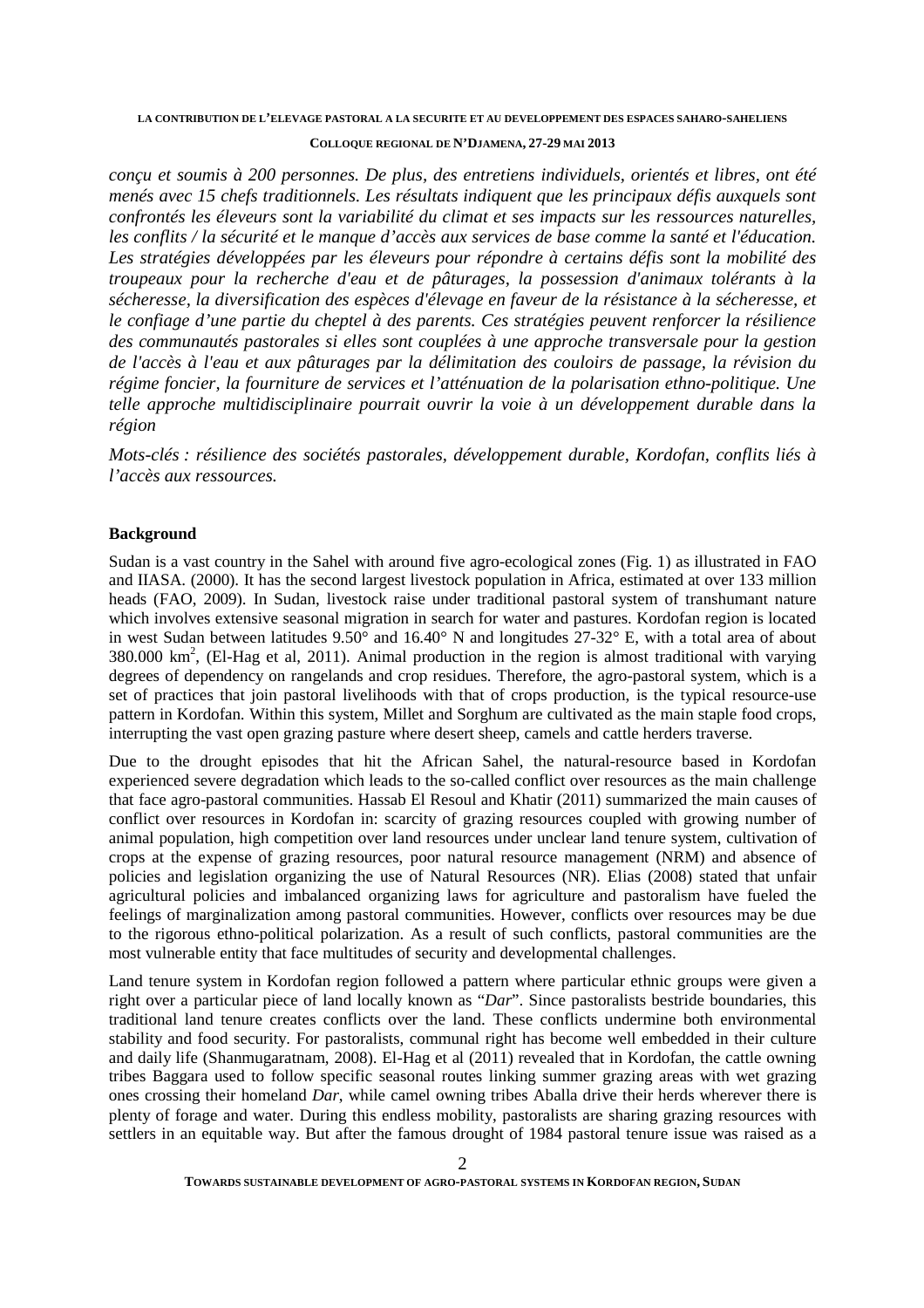### **COLLOQUE REGIONAL DE N'DJAMENA, 27-29 MAI 2013**

major cause of conflict between pastoralists and farmers. Livestock routes in Kordofan together with areas where pastoral communities spend summer time, *Massayif*, and areas where they spend rainy season, *Makharif*, are illustrated in map 2 (ARC 2007, RPA 2003). This study is designed to scrutinize strategies modified by pastoralists and to develop a model for management of local communities with the aim of toning-down conflicts.

# **Methodology**

This study was conducted in Kordofan region during the period from April to August 2012. Political and analytical approaches were followed to explain the different interactions in the agro-pastoral system. Data were collected using a questionnaire targeting 200 transhumant respondents; moreover, 15 tribal leaders were interviewed for their experience with challenges faced by pastoral communities and for the strategies developed by pastoralists to mitigate the man-made and the environmental unfavorable conditions. A conceptual framework to explain the path for sustainable development was used (Fig. 3). Data were analyzed using Statistical Package for the Social Sciences (SPSS version 12).



Fig.1: Sudan agro-ecological zones

## **Challenges faced by agro-pastoral communities**

Results revealed that three main determinants behind the deterioration and disturbance in the agropastoral systems were of environmental nature like climate variability factors (46%), conflicts and security (28%) and finally lack of basic services (26%).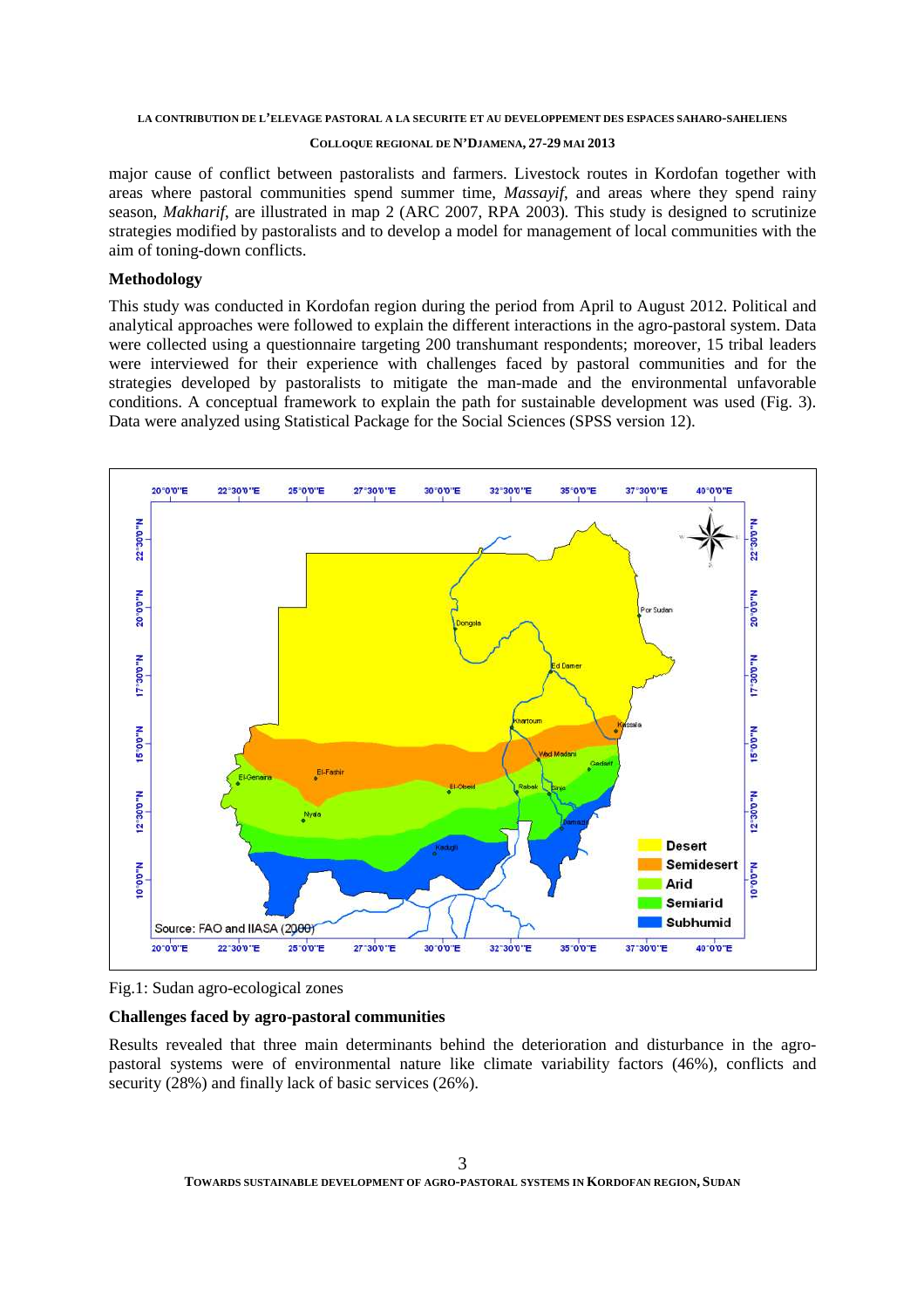#### **COLLOQUE REGIONAL DE N'DJAMENA, 27-29 MAI 2013**

### **Strategies developed by pastoral communities to enhance resilience**

Pastoralists have developed some strategies to overcome those challenges. These strategies are herd mobility, livestock species diversification, herd splitting with help of their relatives, renting of pasture land, selling some of their animals and looking for alternative income.

### **Previous interventions**

Kordofan region, being the main agro-pastoral region in Sudan, experienced many challenges as far as conflicts over resources are concerned. The resource-based conflicts in Kordofan may be aggravated by the fact that Kordofan is geopolitically neighboring some areas of turbulence like South Sudan and Darfur region. The latter may be influenced by the trans-border unrest in addition to the internal conflict.



Fig. 2: Livestock routes in Kordofan

**TOWARDS SUSTAINABLE DEVELOPMENT OF AGRO-PASTORAL SYSTEMS IN KORDOFAN REGION, SUDAN**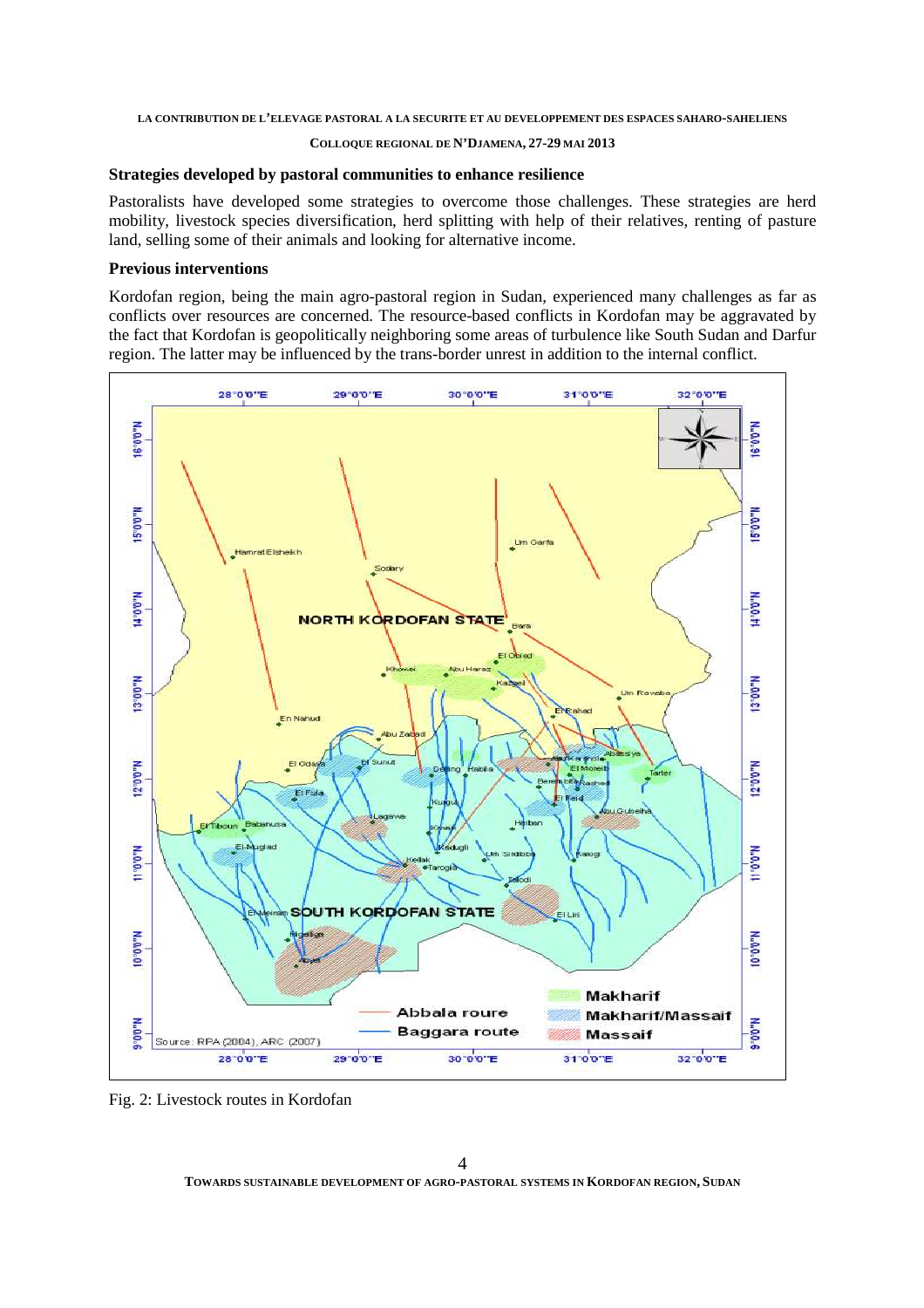#### **COLLOQUE REGIONAL DE N'DJAMENA, 27-29 MAI 2013**

Therefore, Kordofan attracted a plethora of local national, governmental and non-governmental interventions to mitigate resource-based conflicts. The most important intervention models were implemented by the IFAD/ Government of Sudan and UNDP/SOS Sahel. These models achieved some success in mitigation of conflict over resources by enhancing local mechanisms for conflict mitigation and resolution in addition to policies rectification and law enforcement. The first model had the merit of developing NRM system considering the contribution of different stakeholders. The two models may unequivocally pave the way for any further and future intervention in the realm of conflict resolution. In addition to the previous two models, there are two "Peace and development centers" for instance, one in the University of Kordofan in Elobeid city, the other in Dilling Unversity, South Kordfan. The two centers make some contribution. However, the activities of these institutes may be handicapped or constrained by the meager budget and limited resources, despite the huge number of resource-full persons in the area. Some centers mandated to conflict resolution were created in the region to tackle the issue of conflicts within the region and among it and the neighboring regions.

# **Conceptual framework of factors and attributes that lead to sustainable development**

Interrelationship among different factors and attributes that lead to sustainable development is conceptualized in Fig. 3. The figure indicates that: the process of sustainable development passes through many stages of natural resource management, factors and attributes. The figure also reflects that institutions, norms and culture are the most important factors that govern the co-existence of Nomads and Settlers.



Fig. 3: Factors and attributes of sustainable development in agro-pastoral systems

# **Conclusion**

To realize sustainable security and development of agro-pastoral communities, the existing land tenure system should be revised, complemented and updated to absorb the impacts of climate variability, changes in land use and socioeconomic transformation in the area. Different attributes of the system sustainability should be discussed and well thought-out before intervening. Moreover, the ethno-political polarization should be tuned down through law enforcement, good norms and community-based